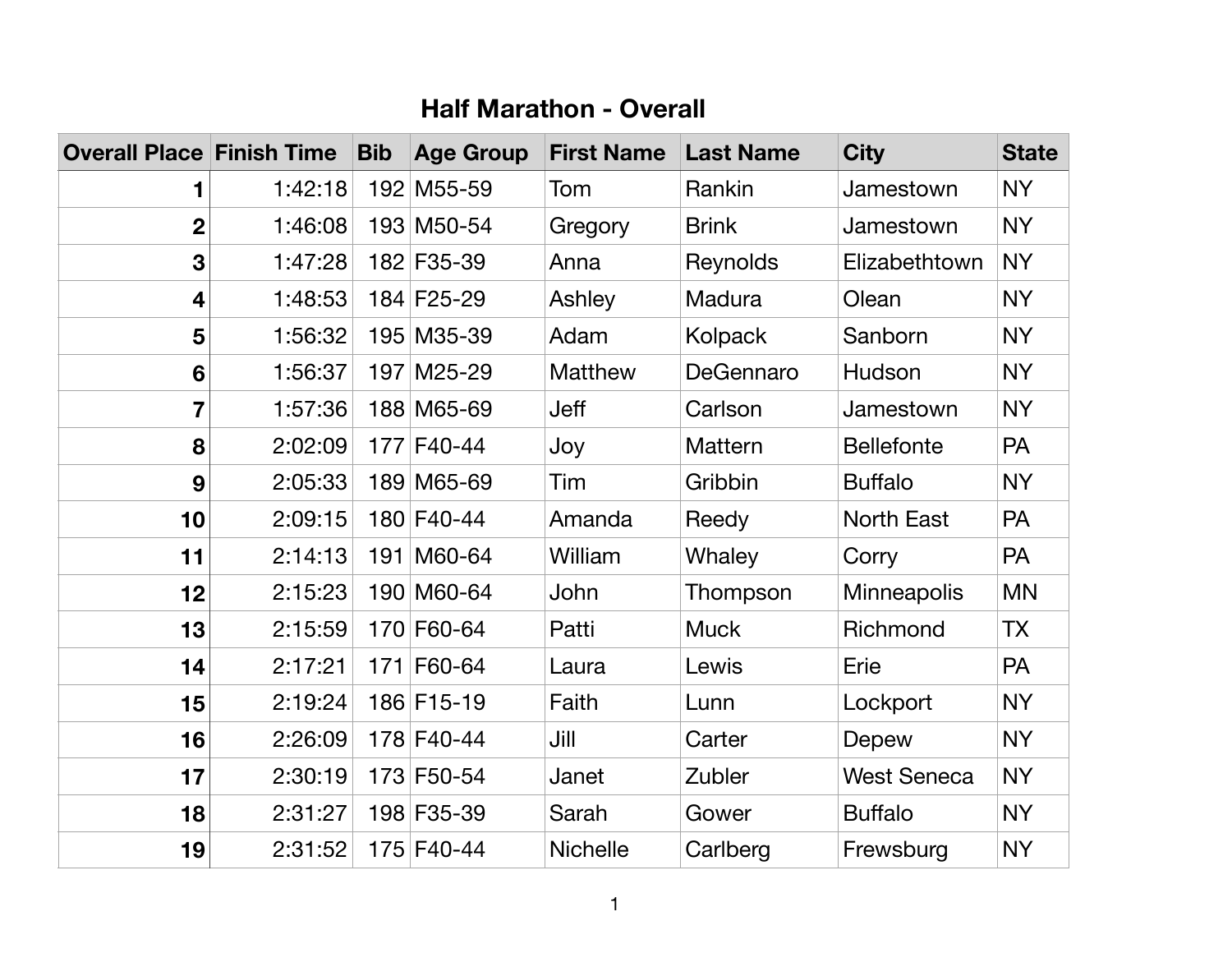| 20 | 2:45:35 | 181 F35-39 | Samantha         | Sowah         | <b>Buffalo</b>     | <b>NY</b> |
|----|---------|------------|------------------|---------------|--------------------|-----------|
| 21 | 2:52:12 | 176 F40-44 | Elizabeth        | Westman       | <b>Buffalo</b>     | <b>NY</b> |
| 22 | 2:54:56 | 187 M65-69 | <b>Bruce</b>     | Carter        | Depew              | <b>NY</b> |
| 23 | 2:55:37 | 194 M40-44 | <b>John</b>      | Westman       | <b>Buffalo</b>     | <b>NY</b> |
| 24 | 2:56:32 | 174 F45-49 | <b>Mickalene</b> | <b>Cross</b>  | Forestville        | <b>NY</b> |
| 25 | 2:56:36 | 185 F20-24 | Trang            | <b>Nguyen</b> | Villanova          | PA        |
| 26 | 3:06:20 | 172 F50-54 | Kerry            | Sweatman      | <b>Bemus Point</b> | <b>NY</b> |
| 27 | 3:20:50 | 87 M40-44  | <b>Brian</b>     | <b>Bailey</b> | <b>Portville</b>   | <b>NY</b> |

## **Half Marathon - Age Group Awards**

| <b>Place</b>            | <b>Finish Time</b> | <b>Bib</b> | <b>Age Group</b> | <b>First Name</b> | <b>Last Name</b> | <b>City</b>       | <b>State</b> |
|-------------------------|--------------------|------------|------------------|-------------------|------------------|-------------------|--------------|
| <b>1st Place Female</b> | 1:47:28            |            | 182 F35-39       | Anna              | <b>Reynolds</b>  | Elizabethtown     | <b>NY</b>    |
| <b>2nd Place Female</b> | 1:48:53            |            | 184 F25-29       | Ashley            | Madura           | Olean             | <b>NY</b>    |
| <b>3rd Place Female</b> | 2:02:09            |            | 177 F40-44       | Joy               | <b>Mattern</b>   | <b>Bellefonte</b> | <b>PA</b>    |
|                         |                    |            |                  |                   |                  |                   |              |
| <b>1st Place Male</b>   | 1:42:18            |            | 192 M55-59       | Tom               | <b>Rankin</b>    | Jamestown         | <b>NY</b>    |
| <b>2nd Place Male</b>   | 1:46:08            |            | 193 M50-54       | Gregory           | <b>Brink</b>     | Jamestown         | <b>NY</b>    |
| <b>3rd Place Male</b>   | 1:56:32            |            | 195 M35-39       | Adam              | Kolpack          | Sanborn           | <b>NY</b>    |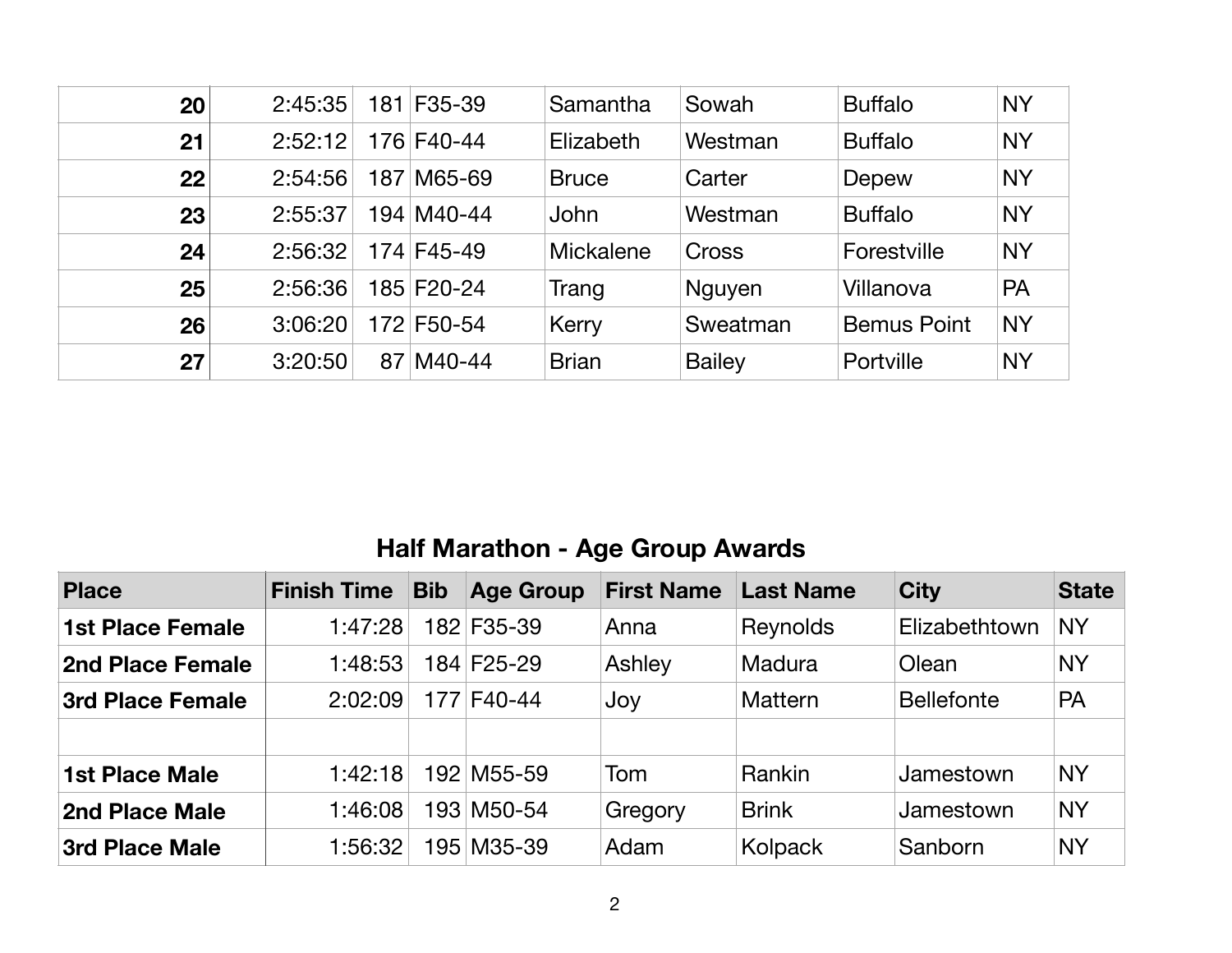| 1st Place | 2:15:59 | 170 | F60-64     | Patti            | <b>Muck</b>   | Richmond           | <b>TX</b> |
|-----------|---------|-----|------------|------------------|---------------|--------------------|-----------|
| 2nd Place | 2:17:21 | 171 | F60-64     | Laura            | Lewis         | Erie               | <b>PA</b> |
|           |         |     |            |                  |               |                    |           |
| 1st Place | 2:30:19 |     | 173 F50-54 | Janet            | <b>Zubler</b> | <b>West Seneca</b> | <b>NY</b> |
| 2nd Place | 3:06:20 |     | 172 F50-54 | Kerry            | Sweatman      | <b>Bemus Point</b> | <b>NY</b> |
|           |         |     |            |                  |               |                    |           |
| 1st Place | 2:56:32 |     | 174 F45-49 | <b>Mickalene</b> | Cross         | Forestville        | <b>NY</b> |
|           |         |     |            |                  |               |                    |           |
| 1st Place | 2:09:15 |     | 180 F40-44 | Amanda           | Reedy         | <b>North East</b>  | <b>PA</b> |
| 2nd Place | 2:26:09 |     | 178 F40-44 | Jill             | Carter        | Depew              | <b>NY</b> |
| 3rd Place | 2:31:52 |     | 175 F40-44 | <b>Nichelle</b>  | Carlberg      | Frewsburg          | <b>NY</b> |
| 4th Place | 2:52:12 |     | 176 F40-44 | Elizabeth        | Westman       | <b>Buffalo</b>     | <b>NY</b> |
| 1st Place | 2:31:27 |     | 198 F35-39 | Sarah            | Gower         | <b>Buffalo</b>     | <b>NY</b> |
| 2nd Place | 2:45:35 |     | 181 F35-39 | Samantha         | Sowah         | <b>Buffalo</b>     | <b>NY</b> |
|           |         |     |            |                  |               |                    |           |
| 1st Place | 2:56:36 |     | 185 F20-24 | Trang            | <b>Nguyen</b> | Villanova          | <b>PA</b> |
|           |         |     |            |                  |               |                    |           |
| 1st Place | 2:19:24 |     | 186 F15-19 | Faith            | Lunn          | Lockport           | <b>NY</b> |
|           |         |     |            |                  |               |                    |           |
| 1st Place | 1:57:36 |     | 188 M65-69 | <b>Jeff</b>      | Carlson       | Jamestown          | <b>NY</b> |